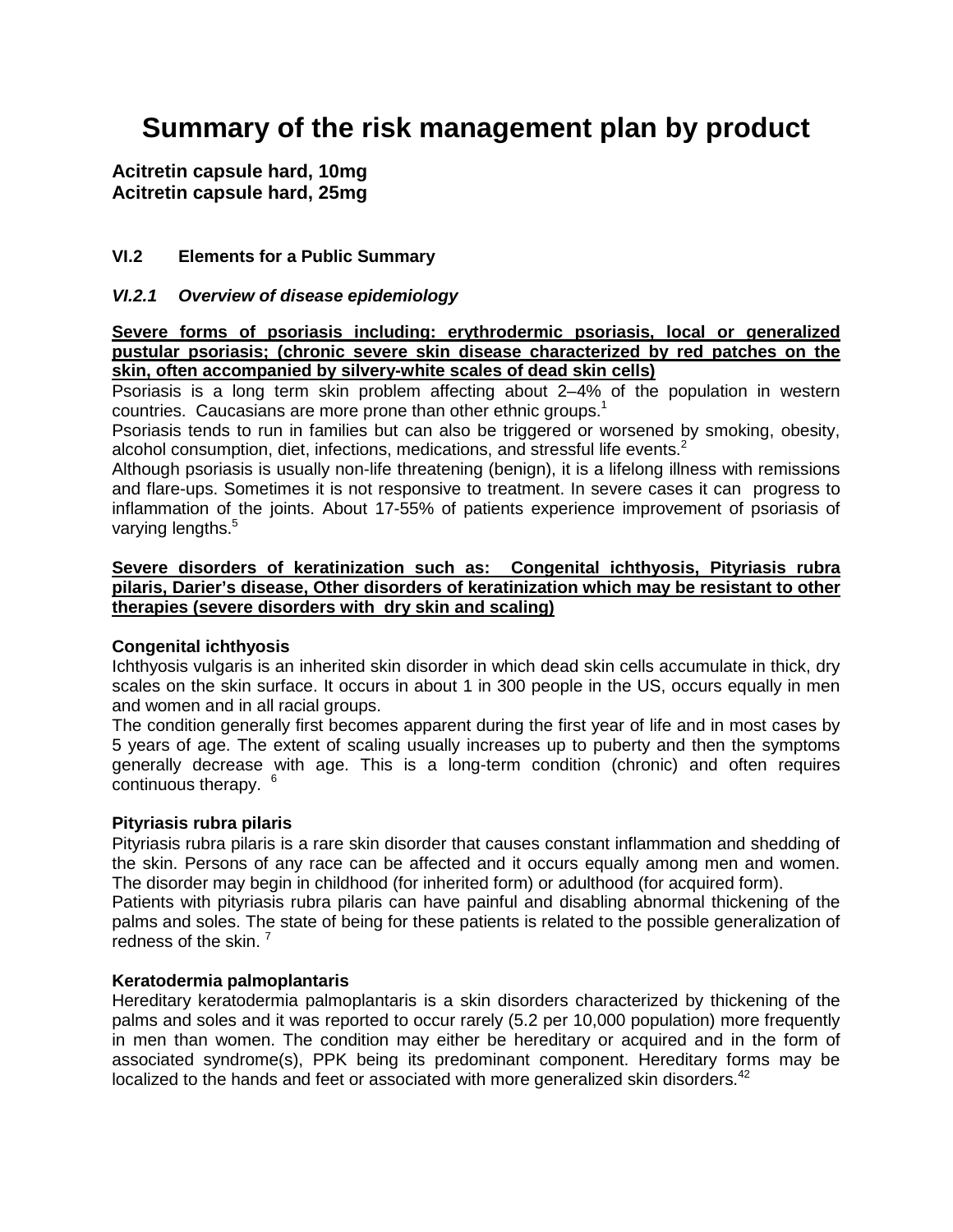## **Darier's disease**

Darier's disease is quite rare and usually appears in late childhood to early adulthood. It is an inheritable disease and males and females are equally affected. Patients may experience itchy skin and sometimes pain in the affected areas. Patients with this disease are more sensitive to getting skin infections.<sup>8</sup>

## **Lichen planus**

Lichen planus occurs commonly in middle-aged men and women. The disease can appear on the skin, in the mouth or genitaly. While risk of cancer is low for skin disease, in the mouth the occurence is higher. However, in general the risk is low (less than  $2\%$ ).  $43$ 

## *VI.2.2 Summary of treatment benefits*

A total of 12 clinical studies have shown that acitretin doses of 25 to 35mg/day are suitable for treating psoriasis. Results of these studies showed complete alleviation of psoriasis in 31.5% of patients, a marked improvement in 16.5% of patients, only slight improvement in 12.5% of patients and 8.5% of patients experienced no change or worsening of their condition. The results also showed that best results were achieved with the more severe and rarer forms of psoriasis (pustular and erythrodermic) than with the more common plaque-type psoriasis.  $3<sup>3</sup>$ 

A study performed on 30 patients (26 males and 4 females, age 18-70 years) with severe disorders of keratinization who were treated with acitretin 35 mg during 4 weeks followed by doses of 20-50 mg/day showed that remission or marked improvement was obtained in 23 out of 30 patients. Scaling, redness, itching and abnormal thickening of the palms and soles were beneficially influenced. The study managed to prove that acitretin is effective in various disorders of keratinisation in which systemic retinoids are currently the only drugs that provide significant improvement.<sup>40</sup>

Sixty-five patients with lichen planus were included in an 8-week study. The patients treated with 30 mg/day acitretin (64%) showed marked improvement compared with those that did not receive any treatment (13%). Furthermore, during the following 8-week, 83% of previously untreated patients responded favourably to acitretin therapy. This study showed that acitretin is an effective and acceptable therapy for severe cases of lichen planus.<sup>44</sup>

## *VI.2.3 Unknowns relating to treatment benefits*

Based on the currently available data, no gaps in knowledge about efficacy in the target population were identified, that would warrant post-authorisation efficacy studies. Furthermore, there is no evidence to suggest that treatment results would be different in any subgroup of the target population, taking into account factors such as age, sex, race or organ impairment.

## *VI.2.4 Summary of safety concerns*

#### **Important identified risks**

| <b>Risk</b>   | What is known | Preventability                                                                              |  |
|---------------|---------------|---------------------------------------------------------------------------------------------|--|
| Increased     |               | risk of Acitretin causes malformation   Pregnancy prevention measures and                   |  |
|               |               | malformation due to   in an unborn child (defects of   pregnancy tests are necessary during |  |
| noncompliance |               | with bones of cranium and face, treatment and for 3 years after                             |  |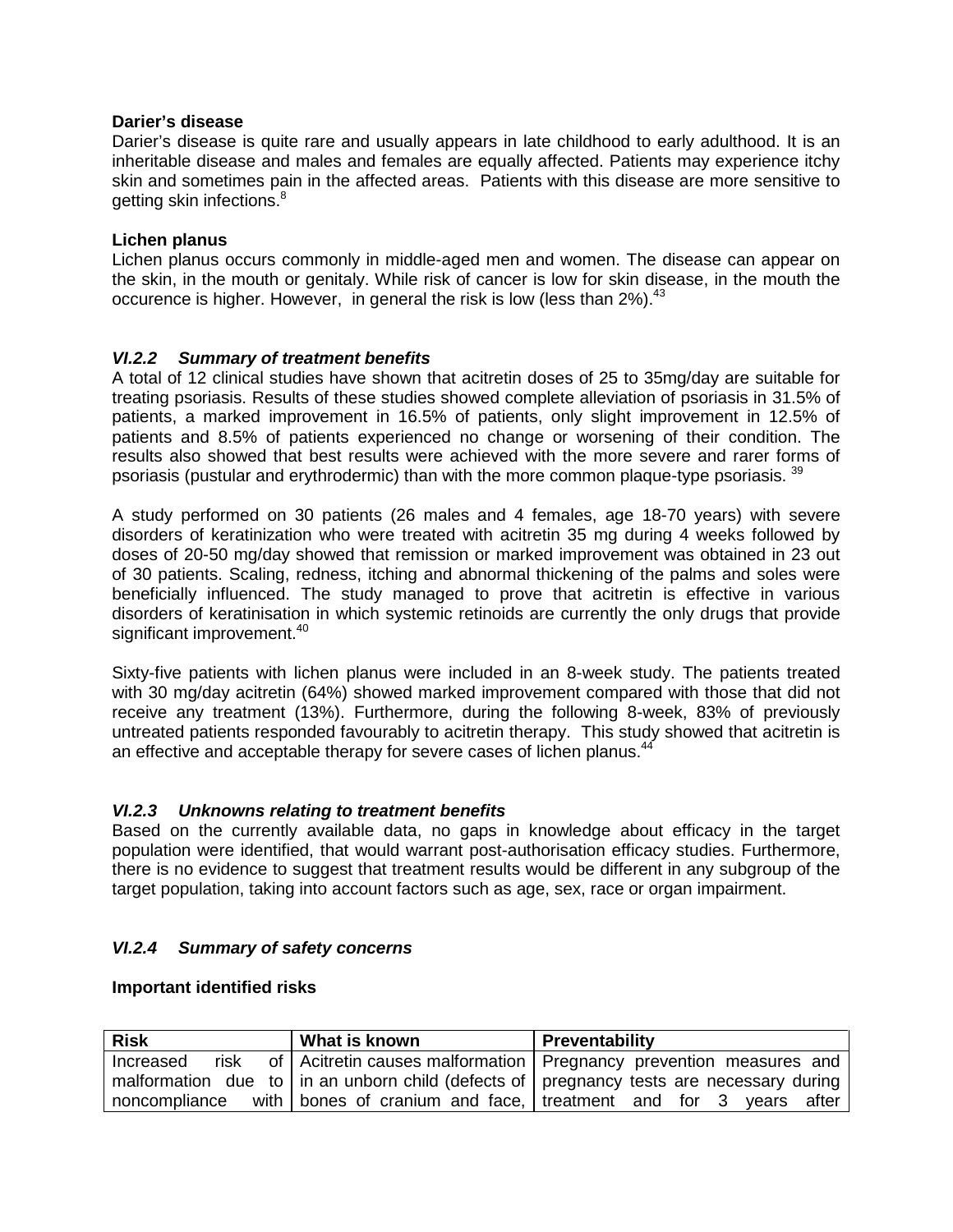| <b>Risk</b>                                                                                                                                                                                                                                                          | What is known                                                                                                                                                                                                                                                                                                                                                                                                                                                                                                     | <b>Preventability</b>                                                                                                                                                                                                                                                                                                                                                                                                                                                                                                                                                                                                                                                                                                                                                                                                                                                                                                                                                                                                                                                                                                                                                                                                                                                                                                                                                                                                                                                                                                  |
|----------------------------------------------------------------------------------------------------------------------------------------------------------------------------------------------------------------------------------------------------------------------|-------------------------------------------------------------------------------------------------------------------------------------------------------------------------------------------------------------------------------------------------------------------------------------------------------------------------------------------------------------------------------------------------------------------------------------------------------------------------------------------------------------------|------------------------------------------------------------------------------------------------------------------------------------------------------------------------------------------------------------------------------------------------------------------------------------------------------------------------------------------------------------------------------------------------------------------------------------------------------------------------------------------------------------------------------------------------------------------------------------------------------------------------------------------------------------------------------------------------------------------------------------------------------------------------------------------------------------------------------------------------------------------------------------------------------------------------------------------------------------------------------------------------------------------------------------------------------------------------------------------------------------------------------------------------------------------------------------------------------------------------------------------------------------------------------------------------------------------------------------------------------------------------------------------------------------------------------------------------------------------------------------------------------------------------|
| restriction of alcohol<br>use and formation of a<br>compound<br>(etretinate),<br>which<br>may be harmful to an<br>unborn child<br>(Teratogenicity,<br>increased risk due to<br>non-compliance<br>with<br>alcohol<br>restriction<br>(conversion<br>to<br>etretinate)) | heart, vascular<br>brain<br>and<br>malformations,<br>skeletal<br>defects). Blood<br>donations<br>from patients treated with<br>acitretin to pregnant women<br>are also exposing an unborn<br>child to high risk of causing<br>malformation.<br>Concurrent<br>ingestion of acitretin and<br>alcohol<br>result<br>may<br>in<br>formation of a compound<br>(etretinate), which may be<br>harmful to an unborn child,<br>and if formed it takes a rather<br>long time for it to be totally<br>excreted from the body. | completion of treatment with acitretin.<br>Women of childbearing potential must<br>not receive blood from patients who<br>are or have been treated with acitretin<br>within 3 years. Women of childbearing<br>potential may not consume alcohol (in<br>drinks, food or medicines) during<br>treatment with acitretin and for 2<br>months after cessation of therapy.<br>Female at a fertile age must use an<br>effective birth control (contraception)<br>without an interruption for at least 4<br>weeks before starting taking acitretin,<br>while taking it, and for 3 years after<br>stoping taking it. Primary contraceptive<br>method is a combination hormonal<br>contraceptive product or an intrauterine<br>device and it is recommended that a<br>condom or diaphragm (cap) is also<br>used. Minipills are not recommended.<br>The doctor should ask a pregnancy<br>test up to 3 days before starting<br>treatment, which must be negative.<br>Acitretin must be started after the<br>negative pregnancy test,<br>the<br>on<br>second or third day of the<br>next<br>menstrual period.<br>Regular pregnancy tests at 28 days<br>intervals must be performed while<br>taking acitretin. Before each renewal of<br>prescription, the doctor must request a<br>negative pregnancy test. The test<br>should not be older than 3 days.<br>After stopping the treatment with<br>acitretin, pregnancy tests should be<br>performed at 1-3 monthly intervals for<br>a period of 3 years after last dose is<br>given. |
| Breastfeeding; toxicity<br>in the infant                                                                                                                                                                                                                             | The elimination of acitretin in<br>human milk was studied and<br>it was determined that 1.5%<br>from maternal dosage passes<br>into milk.                                                                                                                                                                                                                                                                                                                                                                         | Breastfeeding is contraindicated during<br>acitretin treatment.                                                                                                                                                                                                                                                                                                                                                                                                                                                                                                                                                                                                                                                                                                                                                                                                                                                                                                                                                                                                                                                                                                                                                                                                                                                                                                                                                                                                                                                        |
| Increased pressure in<br>skull<br>the<br>$\overline{\phantom{a}}$<br>Drug<br>interaction<br>with<br>tetracyclines<br>leading<br>to increased pressure<br>in the skull                                                                                                | Acitretin can cause increased<br>pressure in the skull. The<br>symptoms may consist of:<br>headache, nausea,<br>severe<br>vomiting and visual problems.                                                                                                                                                                                                                                                                                                                                                           | The<br>suggestive<br>appearance<br>0f<br>symptoms should be checked as soon<br>as possible by the doctor.<br>The combined use of acitretin and<br>other drugs that may cause increased<br>pressure in the skull (tetracyclines) is                                                                                                                                                                                                                                                                                                                                                                                                                                                                                                                                                                                                                                                                                                                                                                                                                                                                                                                                                                                                                                                                                                                                                                                                                                                                                     |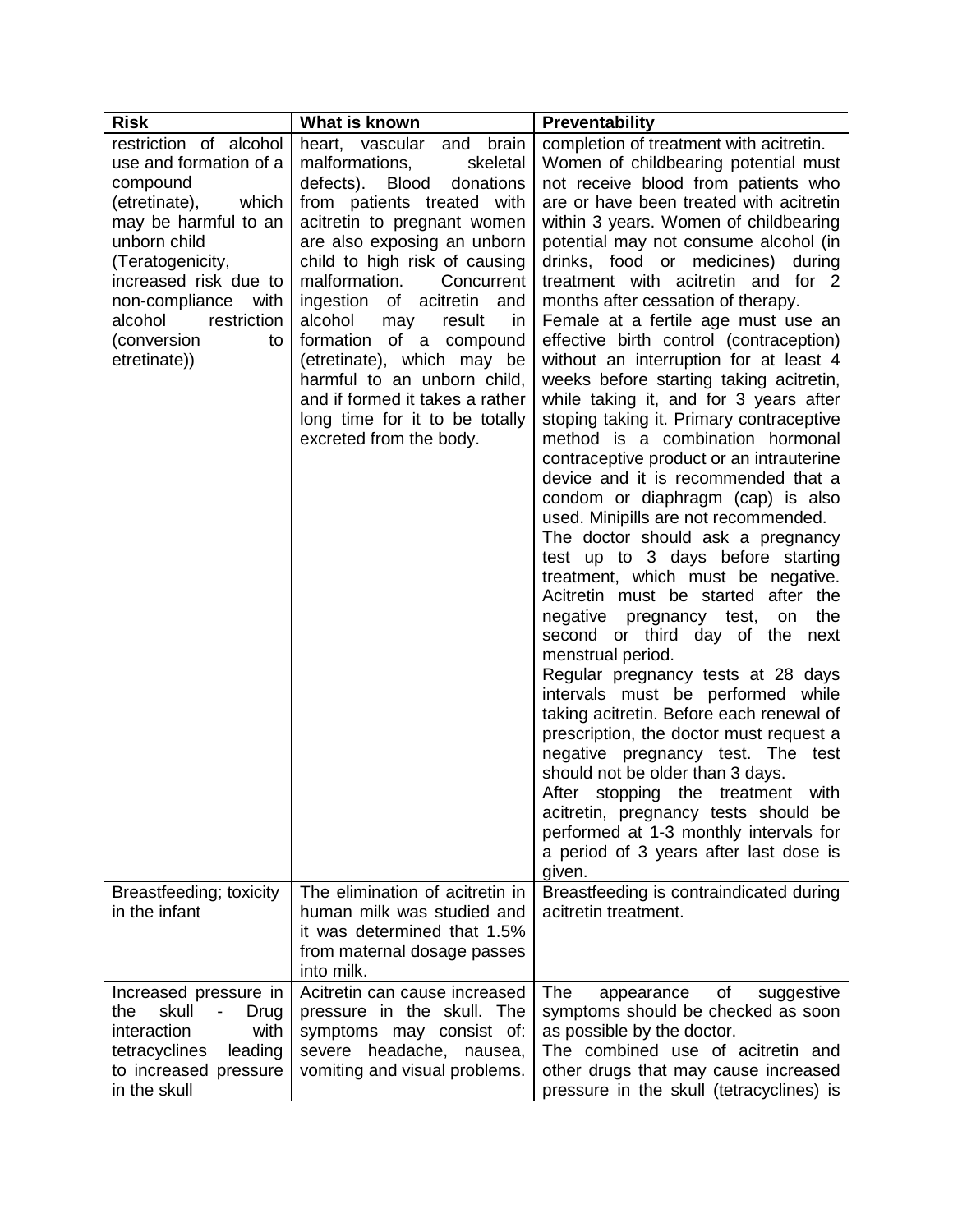| <b>Risk</b>                                                                                                                                                                                                                                                                                                                                | What is known                                                                                                                                                                                                                                                                                                                                                                                                                | Preventability                                                                                                                                                                                                                                                                                                                                                          |
|--------------------------------------------------------------------------------------------------------------------------------------------------------------------------------------------------------------------------------------------------------------------------------------------------------------------------------------------|------------------------------------------------------------------------------------------------------------------------------------------------------------------------------------------------------------------------------------------------------------------------------------------------------------------------------------------------------------------------------------------------------------------------------|-------------------------------------------------------------------------------------------------------------------------------------------------------------------------------------------------------------------------------------------------------------------------------------------------------------------------------------------------------------------------|
| (Benign intracranial                                                                                                                                                                                                                                                                                                                       |                                                                                                                                                                                                                                                                                                                                                                                                                              | contraindicated.                                                                                                                                                                                                                                                                                                                                                        |
| pressure increased;                                                                                                                                                                                                                                                                                                                        |                                                                                                                                                                                                                                                                                                                                                                                                                              |                                                                                                                                                                                                                                                                                                                                                                         |
| Drug interaction with                                                                                                                                                                                                                                                                                                                      |                                                                                                                                                                                                                                                                                                                                                                                                                              |                                                                                                                                                                                                                                                                                                                                                                         |
| tetracyclines leading                                                                                                                                                                                                                                                                                                                      |                                                                                                                                                                                                                                                                                                                                                                                                                              |                                                                                                                                                                                                                                                                                                                                                                         |
| to increased risk)                                                                                                                                                                                                                                                                                                                         |                                                                                                                                                                                                                                                                                                                                                                                                                              |                                                                                                                                                                                                                                                                                                                                                                         |
| Liver problems- drug<br>with<br>interaction<br>methotrexate leading<br>to increased risk of<br>inflamation of the liver<br>(Hepatic dysfunction;<br>Drug interaction with<br>methotrexate leading<br>to increased risk of<br>hepatitis)                                                                                                    | Acitretin may cause yellowing<br>of the skin and the whites of<br>your eyes, which may be a<br>sign of jaundice (very rare -<br>may affect up to 1 in 10,000<br>people) or inflammation of<br>the liver (uncommon - may<br>affect up to 1 in 100 people).<br>Other symptoms may include<br>appetite,<br>fever,<br>loss<br>of<br>feeling<br>of<br>general<br>being<br>unwell, nausea, dark urine<br>and abdominal discomfort. | The liver function in the blood should<br>be checked before starting treatment<br>and then regularly during treatment.<br>Patients with severely impaired liver<br>function (contraindicated)<br>are<br>at<br>special risk.<br>Combination<br>of<br>methotrexate<br>with<br>acitretin is also contraindicated due to<br>increased risk of inflammation of the<br>liver. |
| Fat(lipids) levels in the<br>blood<br>(Hypercholesterolemia<br>and<br>hypertriglyceridemia)                                                                                                                                                                                                                                                | During treatment with high<br>doses of acitretin, reversible<br>elevation of fat (lipid) levels in<br>blood<br>has<br>occurred,<br>the<br>especially<br>high-risk<br>in<br>patients and during long-term<br>treatment.                                                                                                                                                                                                       | The fat (lipids) levels in the blood<br>should be checked before starting<br>treatment and then regularly during<br>treatment.<br>Acitretin is contraindicated in patients<br>with chronic abnormally elevated blood<br>lipid values.                                                                                                                                   |
| Abnormal formation of<br>the<br>bone<br>new<br>on<br>surface of<br>bones<br>(exostosis) in adults,<br>especially elderly after<br>long-term<br>treatment<br>(Ossification<br>abnormalities<br>in.<br>adults, especially<br>elderly after long-term<br>treatment)<br><b>Bone</b><br>changes<br>in<br>children<br>with<br>seen<br>etretinate | Acitretin may cause changes<br>growth,<br>bone<br>meaning<br>in.<br>formation of new bone on the<br>surface of the bones.                                                                                                                                                                                                                                                                                                    | The doctor may also periodically<br>monitor the bones, as acitretin may<br>cause bone changes, especially in<br>children and elderly receiving long-<br>term treatment.                                                                                                                                                                                                 |
| <b>Modifications</b><br>in<br>glucose<br>tolerance<br>(Alterations in glucose<br>metabolism)                                                                                                                                                                                                                                               | diabetics, retinoids can<br>In.<br>either<br>improve or<br>worsen<br>glucose tolerance.                                                                                                                                                                                                                                                                                                                                      | Blood-sugar levels must therefore be<br>checked more frequently than usual at<br>the beginning of treatment.                                                                                                                                                                                                                                                            |

# **Important potential risks**

| <b>Risk</b>              | What is known                                                          |  |
|--------------------------|------------------------------------------------------------------------|--|
| Mood<br>changes          | (including   High dose treatment with acitretin can cause mood changes |  |
| irritability, aggression | and   (including irritability, aggression and depression);             |  |
| depression)              |                                                                        |  |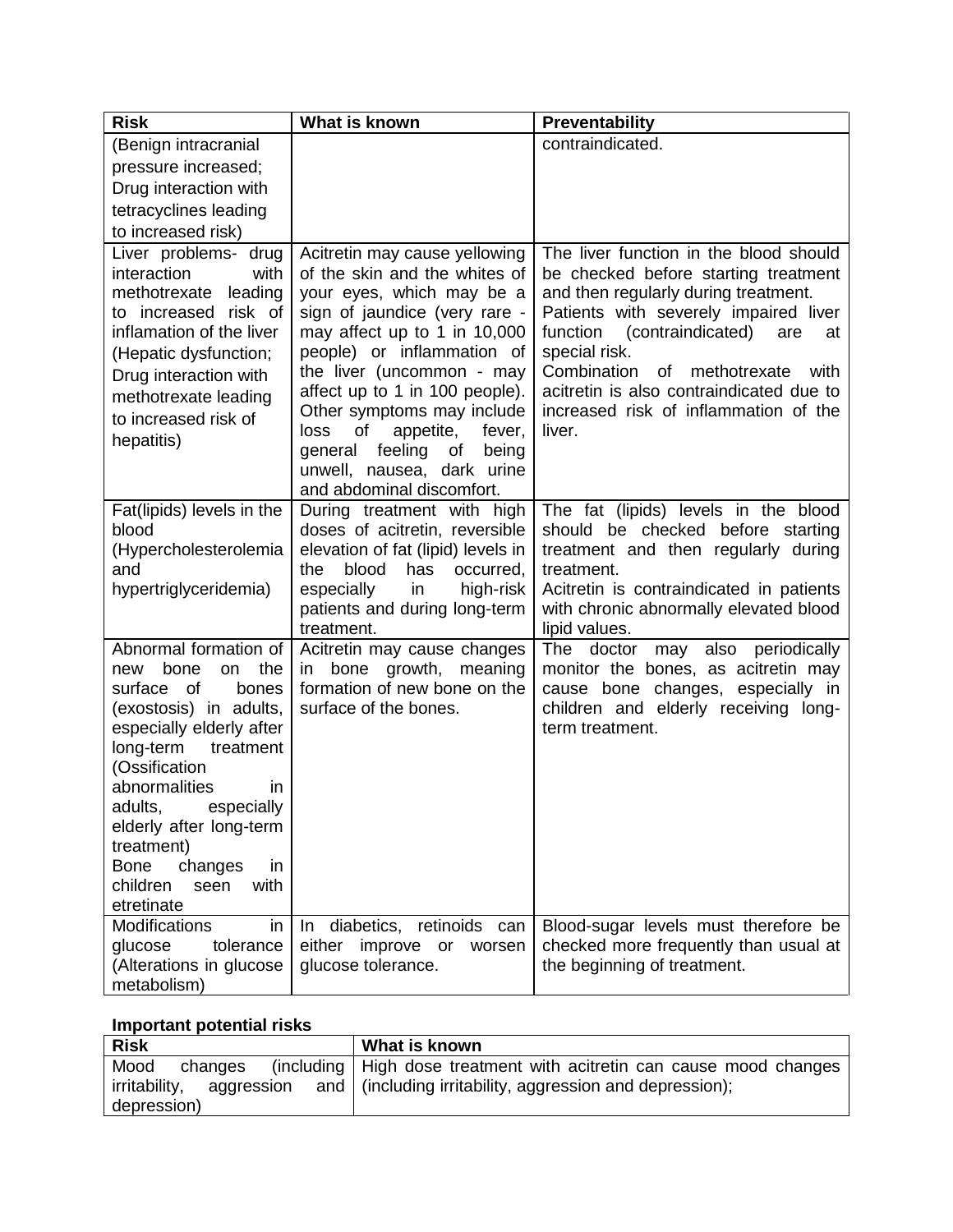## **Missing information**

| <b>Risk</b>    | What is known                                                                                                                                                                                                                                                                                                                                       |
|----------------|-----------------------------------------------------------------------------------------------------------------------------------------------------------------------------------------------------------------------------------------------------------------------------------------------------------------------------------------------------|
| administration | Risk in relation to life-long Acitretin may cause changes in bone growth, meaning<br>formation of new bone on the surface of the bones after long-<br>term treatment. Reversible elevation of fat (lipid) levels in the<br>blood has occurred, especially in high-risk patients and during<br>long-term treatment. At the present time, not all the |
|                | consequences of life-long administration of acitretin are known.                                                                                                                                                                                                                                                                                    |

## *VI.2.5 Summary of risk minimisation measures by safety concern*

All medicines have a Summary of Product Characteristics (SmPC) which provides physicians, pharmacists and other health care professionals with details on how to use the medicine, the risks and recommendations for minimising them. An abbreviated version of this in lay language is provided in the form of the package leaflet (PL). The measures in these documents are known as routine risk minimisation measures.

This medicine has special conditions and restrictions for its safe and effective use (additional risk minimisation measures). How they are implemented in each country however will depend upon agreement between the manufacturer and the national authorities.

These additional risk minimisation measures are for the following risk:

### **Risk of malformation and formation of a compound (etretinate), which may be harmful to an unborn child**

#### **Distribution of Direct Healthcare Professional Communication (DHPC)**

Objective and rationale

The objective is to highlight the main key issues directly to prescribing physicians

Summary description of main additional risk minimisation measures

The DHPC will highlight the risks associated with concomitant alcohol consumption, blooddonation, and risk of teratogenicity.

## **Healthcare Professional and patient education**

Objective and rationale

The objective is to ensure safe use of acitretin in relation to pregnancy and unborn child exposure. It describes measures for women of childbearing potential to avoid pregnancy and for other patient groups to decrease the risk of foetal exposure.

The additional RMMs are needed to better inform the doctors and patients on this important risk with severe consequences upon the unborn child.

Summary description of main additional risk minimisation measures

Distribution of education material in order to emphasize the need for contraception during treatment with acitretin, the need for monthly testing of pregnancy before renewing the prescription, consent forms to be signed off by women of child bearing potential.

Pregnancy prevention programme in consists of:

-Doctor's guide to prescribing acitretin

-Doctor's checklist for prescribing to female patients

-Pharmacist's guide to dispensing acitretin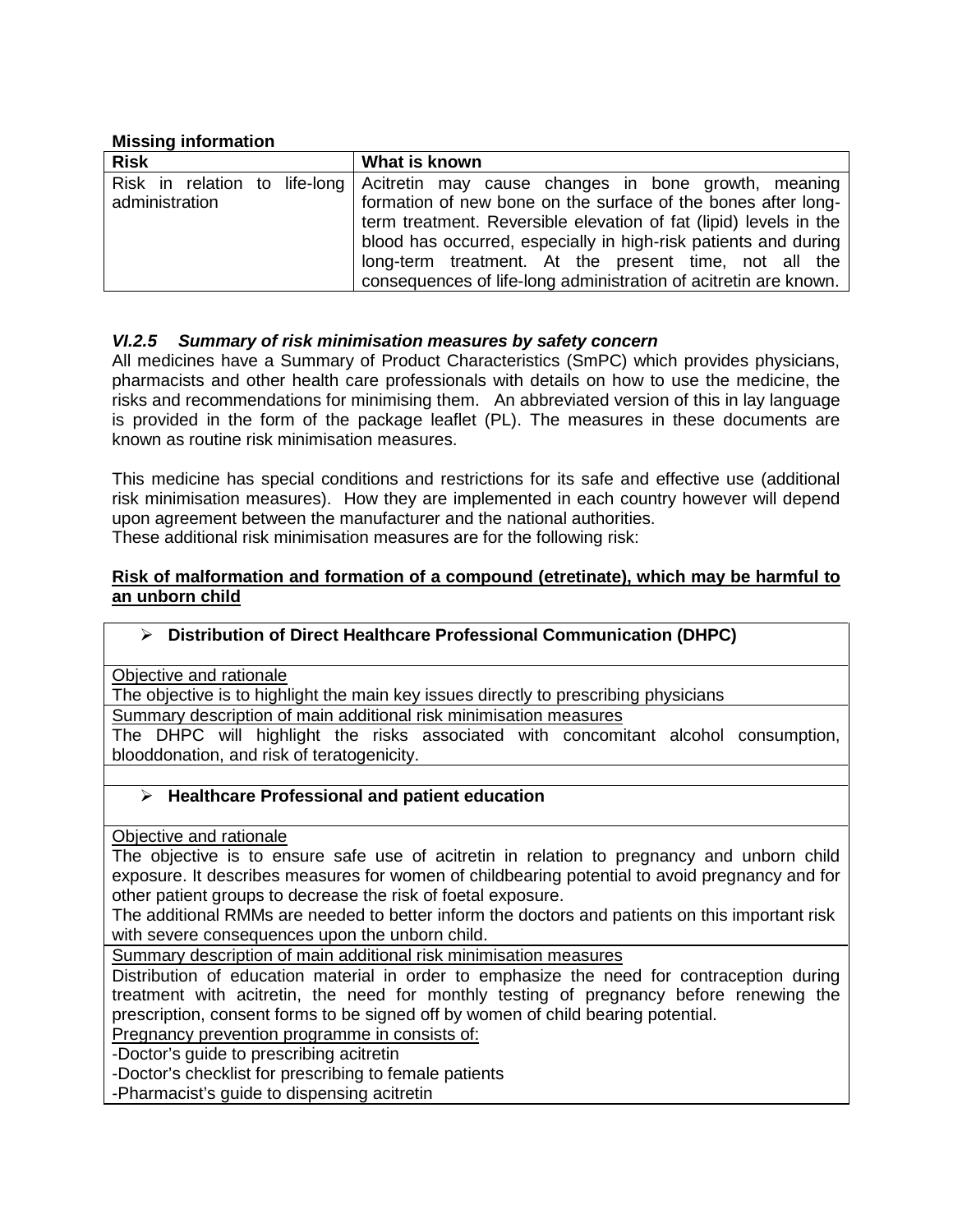# **Distribution of Direct Healthcare Professional Communication (DHPC)**

Objective and rationale

The objective is to highlight the main key issues directly to prescribing physicians

Summary description of main additional risk minimisation measures

The DHPC will highlight the risks associated with concomitant alcohol consumption, blooddonation, and risk of teratogenicity.

# **Healthcare Professional and patient education**

-Patient's guide when using acitretin -Acknowledgement form for female patients -Acknowledgement form for male patients

# *VI.2.6 Planned post authorisation development plan*

| <b>Study/activity</b><br>Type, title and<br>category (1-3)                              | <b>Objectives</b>                                                                                                                                                                                                                                                                                                                                    | <b>Safety</b><br>concerns<br>addressed                                                                                         | <b>Status</b><br>(planned,<br>started) | Date for<br>submission of<br>interim or final<br>reports<br>(planned or<br>actual) |
|-----------------------------------------------------------------------------------------|------------------------------------------------------------------------------------------------------------------------------------------------------------------------------------------------------------------------------------------------------------------------------------------------------------------------------------------------------|--------------------------------------------------------------------------------------------------------------------------------|----------------------------------------|------------------------------------------------------------------------------------|
| Multi-national,<br>observational,<br>and<br>cross-<br>sectional<br>in<br>design, survey | This study aims<br>to evaluate the<br>impact of<br>the<br>Pregnancy<br>and<br>Foetal Exposure<br><b>Prevention</b><br>Programme<br>on.<br>patient<br>knowledge<br>and<br>potential<br>behaviour<br>regarding<br>the<br>need to<br>avoid<br>pregnancy<br>during treatment<br>with acitretin and<br>for 3 years after<br>cessation<br>οf<br>treatment. | Teratogenicity,<br>increased risk<br>due to non-<br>compliance with<br>alcohol<br>restriction<br>(conversion to<br>etretinate) | Planned<br>(synopsis<br>attached)      | Not established                                                                    |

# **Studies which are a condition of the marketing authorisation**

None of the above studies are conditions of the marketing authorisation.

# *VI.2.7 Summary of changes to the Risk Management Plan over time*

Major changes to the Risk Management Plan over time